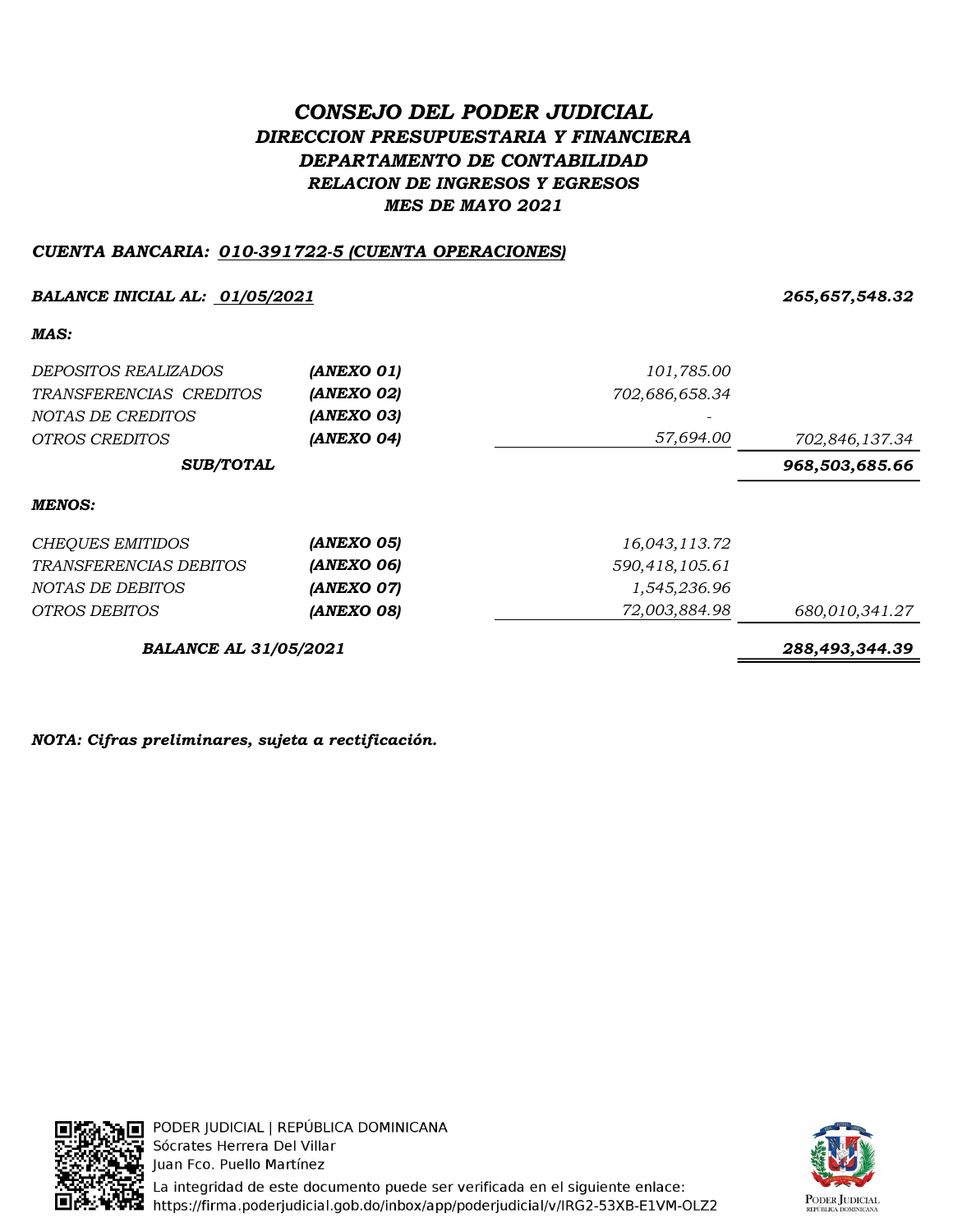# CONSEJO DEL PODER JUDICIAL DIRECCION PRESUPUESTARIA Y FINANCIERA DEPARTAMENTO DE CONTABILIDAD RELACION DE INGRESOS Y EGRESOS MES DE MAYO 2021

ANEXO 01

### MES DE MAYO 2021 RELACION DE DEPOSITOS

| <b>FECHA</b>      | NUM.  | <b>DESCRIPCION</b>                                                 | <b>VALOR RD\$</b> |
|-------------------|-------|--------------------------------------------------------------------|-------------------|
| 03/05/2021        | 12710 | FOTOCOPIAS TIRADAS EN EL PALACIO DE JUSTICIA DE LAS CORTES DE APEL | 4,705.00          |
| 04/05/2021        | 12711 | REPOSICION CARNET, FACT. NO.16575.                                 | 200.00            |
| 05/05/2021        | 12712 | CONFECCION CARNET ALGUACIL ORDINARIO, FACT. NO.16576.              | 200.00            |
| 05/05/2021        | 12713 | PAGO ALOUILER LOCAL CAFETERIA PJ. SANTIAGO CORRESPONDIENTE A ABI   | 20,000.00         |
| 06/05/2021        | 12714 | CONFECCION CARNET ALGUACIL ORDINARIO, FACT. NO.16577.              | 200.00            |
| 06/05/2021        | 12715 | DEVOLUCION DEPOSITO DE ALQUILER DEL LOCAL QUE ALOJABA LA 7MA. SA   | 20,000.00         |
| 11/05/2021        | 12716 | REEMBOLSO POR NO CORRESPONDERLE LA CENA EN VIAJE A SAN JUAN S/I    | 1,600.00          |
| 14/05/2021        | 12717 | CONFECCION CARNET ALGUACIL ORDINARIO, FACT. NO.16581.              | 200.00            |
| 14/05/2021        | 12718 | REEMBOLSO POR VIAJE NO REALIZADO, FONDO VIATICOS Y DIETAS, VALE NO | 4,600.00          |
| 17/05/2021        | 12719 | REPOSICION CARNET, FACT. NO.16583.                                 | 300.00            |
| 17/05/2021        | 12720 | REEMBOLSOS POR VIAJE NO REALIZADO DEL SR. JOSE TIMO SELIS Y POR NO | 9,400.00          |
| 18/05/2021        | 12721 | REPOSICION CARNETS FACTS. NOS.16586-16588.                         | 500.00            |
| 19/05/2021        | 12722 | REEMBOLSO POR MONTO PAGADO DE MAS SEGUN VALE NO.4165, D/F 14/0.    | 1,600.00          |
| 20/05/2021        | 12723 | REPOSICION CARNETS., FACT. NOS.16591-16592.                        | 600.00            |
| 21/05/2021        | 12724 | DESC. SEGURO MEDICO A PERSONAL SALIENTE, S/CK. NO.127023, FACT. NC | 3,150.00          |
| 25/05/2021        | 12725 | REPOSICION CARNETS, FACT. NOS.16596-16597.                         | 500.00            |
| 25/05/2021        | 12726 | FOTOCOPIAS TIRADAS EN EL DISTRITO JUD. DE LAS MATAS DE FARFAN, COM | 1,900.00          |
| 26/05/2021        | 12727 | REPOSICION CARNET POR DETERIORO, FACT. NO.16600.                   | 200.00            |
| <i>26/05/2021</i> | 12728 | DESC. SEGURO MEDICO A EMPL. SALIENTE Y NOMINAS DE VDA. Y TUTORES,  | 11,429.00         |
| 27/05/2021        | 12729 | REEMBOLSO PAGO PEAJE POR PARTE DE HUGO TEJEDA DEL FONDO DE VIA'.   | 201.00            |
| 28/05/2021        | 12730 | DEVOLUCION PEAJE NO CONSUMIDO, FONDO DE VIATICOS, VALE NO.4303, D  | 300.00            |
| 31/05/2021        | 12731 | PAGO ALQUILER LOCAL CAFETERIA PJ SANTIAGO, CORRESPONDIENTE AL MI   | 20,000.00         |
|                   |       | TOTAL RD\$                                                         | 101,785.00        |

ANEXO 02

## RELACION DE TRANSFERENCIAS CREDITOS MES DE MAYO 2021

FECHA NUM. DESCRIPCION VALOR RD\$

03/05/2021 1128 TRANSFERENCIA NO. 23368840245 D/F 03-05-2021 CORRESPONDIENTE A C. 300.00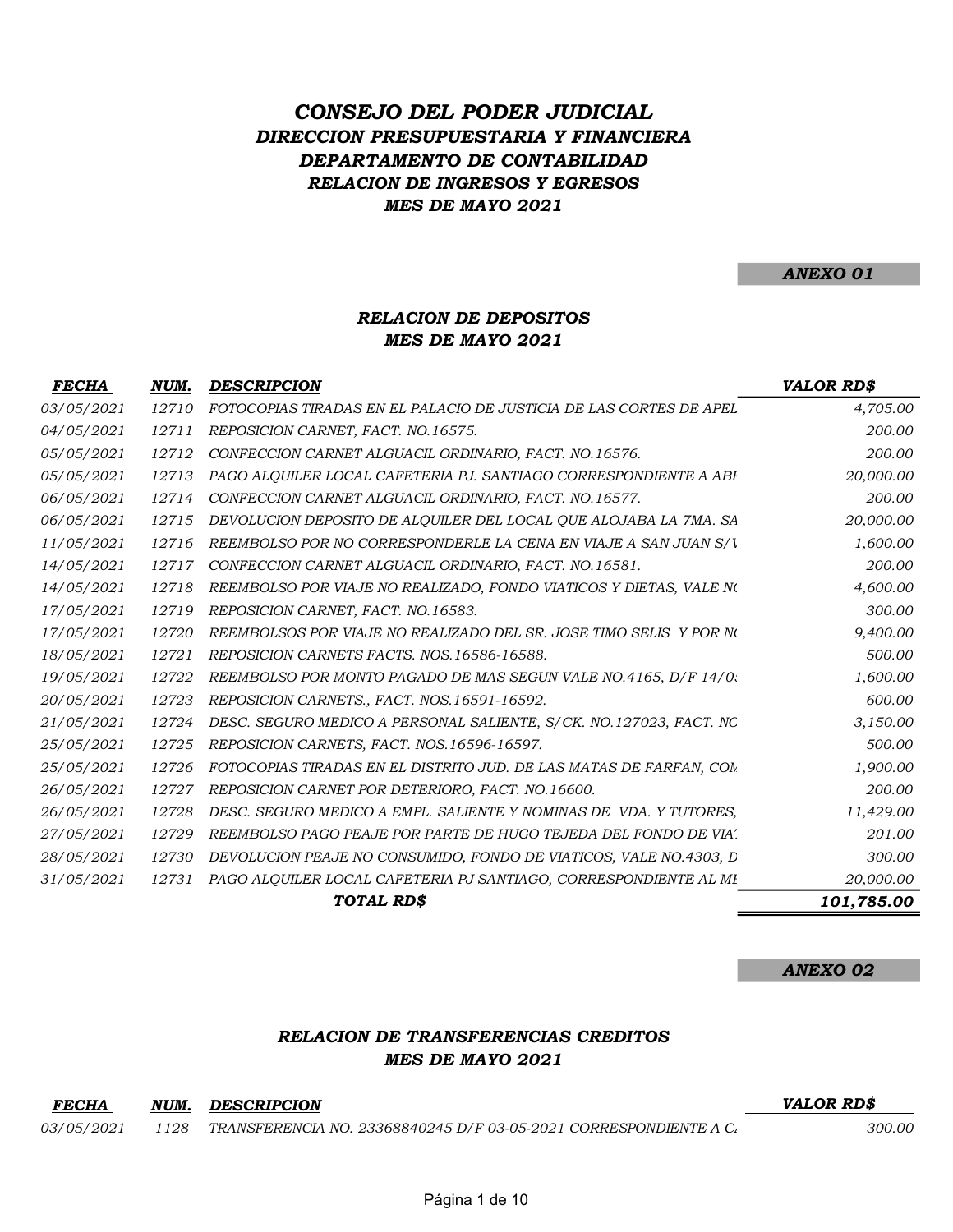|            |      | TOTAL RD\$                                                        | 702,686,658.34 |
|------------|------|-------------------------------------------------------------------|----------------|
| 28/05/2021 | 1152 | PAGO REEMBOLSO SERVICIO DE SEGURIDAD CORRESPONDIENTE AL MES DE    | 1,708,000.00   |
| 26/05/2021 | 1151 | PAGO REEMBOLSO SEGURO MEDICO MAYO 2021. RETENCION                 | 17,556.00      |
| 25/05/2021 | 1150 | PAGO REEMBOLSO SEGURO MEDICO DE EMPLEADOS, PADRES E HIJOS MAYO    | 206,140.80     |
| 25/05/2021 | 1149 | PAGO REEMBOLSO POR SERVICIO DE ELECTRICIDAD JI, NOVIEMBRE 2020    | 2,773,533.66   |
| 25/05/2021 | 1148 | PAGO REEMBOLSO SERVICIOS DE LIMPIEZA JI CORRESPONDIENTE A LOS ME  | 346,000.00     |
| 25/05/2021 | 1147 | PAGO REEMBOLSO SEGURO MEDICO DE EMPLEADOS, PADRES E HIJOS MAYO    | 212,187.57     |
| 24/05/2021 | 1146 | PAGO REEMBOLSO DE SEGURO MEDICO PENSIONADOS Y SUS DEPENDIENTE     | 354,620.00     |
| 24/05/2021 | 1145 | PAGO CORRESPONDIENTE A DEUDA POR SEGURO MEDICO. TRANSFERENCIA     | 1,193.21       |
| 24/05/2021 | 1144 | PAGO REEMBOLSO POR SERVICIO DE LIMPIEZA JI, CORRESPONDIENTE A OC1 | 519,000.00     |
| 24/05/2021 | 1143 | PAGO REEMBOLSO POR SERVICIO DE ELECTRICIDAD JURISDICCIÓN INMOBIL. | 2,528,881.09   |
| 24/05/2021 | 1142 | PAGO REEMBOLSO SEGURO MEDICO DE EMPLEADOS, PADRES E HIJOS MAYO    | 211,663.10     |
| 24/05/2021 | 1141 | PAGO REEMBOLSO POR SERVICIO DE ELECTRICIDAD JURISDICCIÓN INMOBIL. | 2,295,054.54   |
| 24/05/2021 | 1140 | PAGO REEMBOLSO SEGURO MEDICO DE EMPLEADOS, PADRES E HIJOS MAYO    | 227,290.85     |
| 24/05/2021 | 1139 | PAGO REEMBOLSO POR SERVICIO DE ELECTRICIDAD JURISDICCIÓN INMOBIL. | 2,787,573.70   |
| 21/05/2021 | 1138 | PAGO COMPLETIVO REEMBOLSO SEGURO MEDICO EMPLEADOS ENJ, PADRE      | 176,509.66     |
| 21/05/2021 | 1137 | PAGO DESC. SEGURO MEDICO NOMINA ELECT. PERSONAL EN TRAMITE Y PEN  | 5,250.00       |
| 21/05/2021 | 1136 | PAGO DESC. RET. SEGURO MEDICO NOMINA ELECT. JCES PENSIONADOS CO   | 56,941.20      |
| 21/05/2021 | 1135 | PAGO DESC. RET. SEGURO MEDICO NOMINA ELECTRONICA SUELDOS, BENE    | 4,659,223.32   |
| 20/05/2021 | 1134 | PAGO CORRESPONDIENTE A DEUDA POR SEGURO MEDICO. TRANSFERENCIA     | 1,193.21       |
| 20/05/2021 | 1133 | PAGO REEMBOLSO DE SEGURO MEDICO PENSIONADOS Y SUS DEPENDIENTE     | 356,720.00     |
| 18/05/2021 | 1132 | PAGO REEMBOLSO SEGURO MEDICO DE EMPLEADOS PENSIONADOS, PADRE      | 2,345,820.60   |
| 17/05/2021 | 1131 | TRASFERENCIA DE FONDOS POR ASIGNACION PRESUPUESTARIA, LIBRAMIEN   | 32,431,672.57  |
| 12/05/2021 | 1130 | TRASFERENCIA DE FONDOS POR ASIGNACION PRESUPUESTARIA, LIBRAMIEN   | 648,451,149.26 |
| 04/05/2021 | 1129 | PAGO REEMBOLSO SEGURO MEDICO DR. PABLO GARRIDO, CORRESPONDIEN     | 13,184.00      |

## RELACION NOTAS DE CREDITOS MES DE MAYO 2021

#### FECHA NUM. VALOR RD\$ DESCRIPCION

#### TOTAL RD\$

ANEXO 04

#### RELACION OTROS CREDITOS MES DE MAYO 2021

FECHA NUM. VALOR RD\$ DESCRIPCION

28/05/2021 88465 \*\*DOCUMENTO QUE ANULA AL DOC: CHQ 88598 \*\* 1,000.00

- 1990 - 1990 - 1990 - 1990 - 1990 - 1990 - 1990 - 1990 - 1990 - 1990 - 1990 - 1990 - 1990 - 1990 - 1990 - 19<br>1991 - 1990 - 1990 - 1990 - 1990 - 1990 - 1990 - 1990 - 1990 - 1990 - 1990 - 1990 - 1990 - 1990 - 1990 - 1990

0.00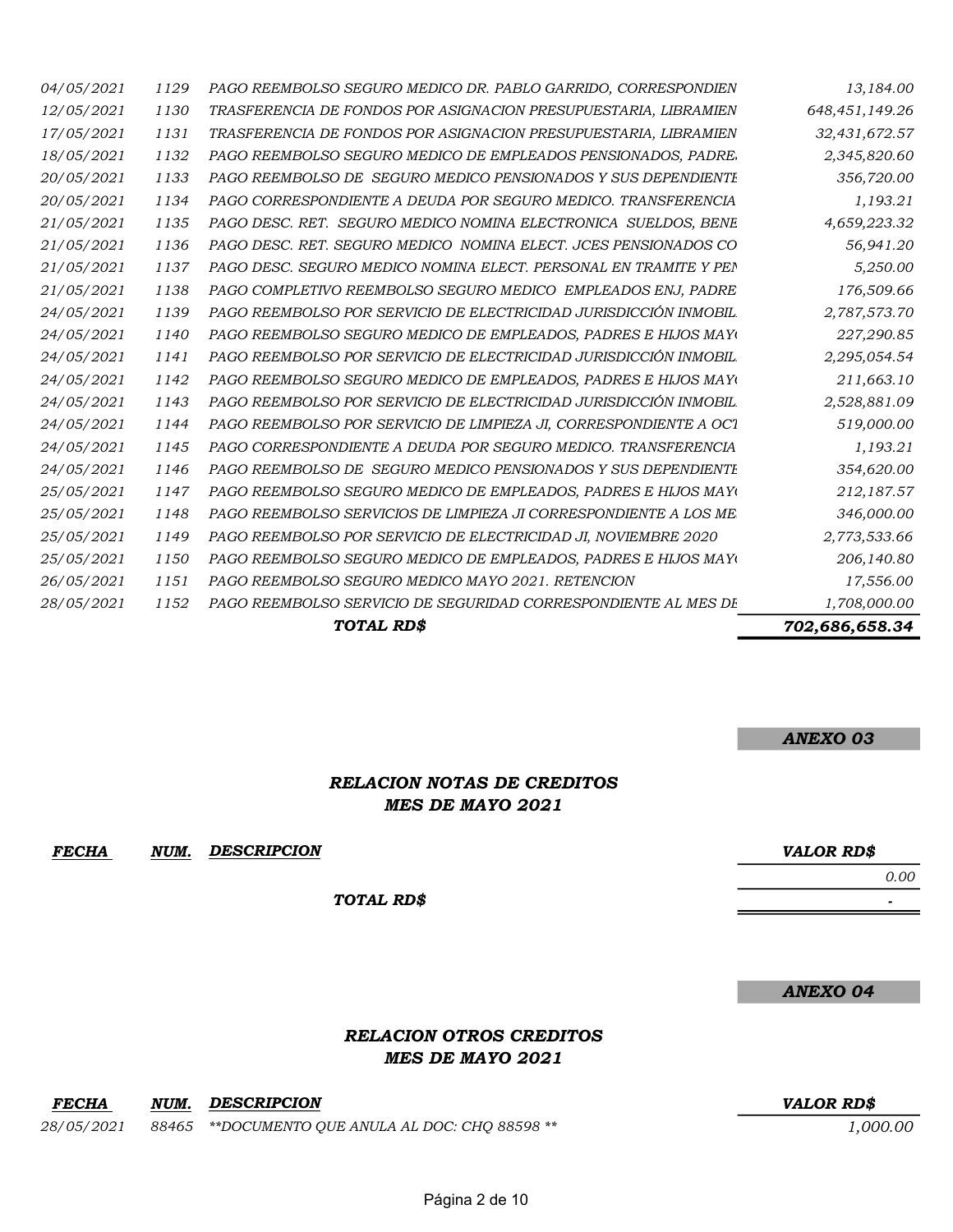|                   |       | TOTAL RD\$                                                      | 57,694.00 |
|-------------------|-------|-----------------------------------------------------------------|-----------|
| <i>31/05/2021</i> | 2152  | CARGO POR DEPOSITO NO REGISTRADO PAGO DE CARNET CODIGO 2331     | 100.00    |
| <i>31/05/2021</i> | 88468 | CARGO P CARGO POR TRANSFERENCIA NO EJECUTADA EN NOMINA ALGUAC   | 20,282.50 |
| <i>31/05/2021</i> | 88467 | CARGO POR TRANSFERENCIA NO EJECUTADA EN NOMINA ALGUACILES T/D . | 35,311.50 |
| <i>28/05/2021</i> |       | 88466 **DOCUMENTO OUE ANULA AL DOC: CHO 88683 **                | 1,000.00  |

## RELACION DE CHEQUES EMITIDOS MES DE MAYO 2021

| <b>FECHA</b> | NUM.  | <b>BENEFICIARIO</b>               | <b>VALOR RD\$</b> |
|--------------|-------|-----------------------------------|-------------------|
| 05/05/2021   | 89246 | BREIDIS L. DE LA PAZ NIN          | 255,666.00        |
| 05/05/2021   | 89247 | CLARINET DE LOS SANTOS MENDEZ     | 15,239.50         |
| 05/05/2021   | 89248 | BREIDIS L. DE LA PAZ NIN          | 201,420.00        |
| 11/05/2021   | 89249 | MARYBEL MEJIA ESPINAL             | 25,395.27         |
| 11/05/2021   | 89250 | YAINA Y. SANCHEZ LANTIGUA         | 23,433.52         |
| 11/05/2021   | 89251 | YISEIDY DEL C. CRUZ SILVESTRE     | 17,358.97         |
| 12/05/2021   | 89252 | GILKANIA M. PADILLA PEÑA          | 13,621.91         |
| 12/05/2021   | 89253 | BREIDIS L. DE LA PAZ NIN          | 281,918.00        |
| 13/05/2021   | 89254 | AUDRI L. REYES ECHAVARRIA         | 269,646.70        |
| 13/05/2021   | 89255 | BREIDIS L. DE LA PAZ NIN          | 305,280.00        |
| 13/05/2021   | 89256 | BREIDIS L. DE LA PAZ NIN          | 218,277.00        |
| 13/05/2021   | 89257 | BREIDIS L. DE LA PAZ NIN          | 245,100.00        |
| 13/05/2021   | 89258 | DENNY SANCHEZ GUZMAN              | 2,527.00          |
| 13/05/2021   | 89259 | LEONARDO CEBALLOS                 | 532.00            |
| 14/05/2021   | 89260 | RAMONA JACQUELINE BAUTISTA TEJEDA | 54,342.19         |
| 14/05/2021   | 89261 | <b>JAZMIN O. VERAS SABES</b>      | 7,121.50          |
| 14/05/2021   | 89262 | <b>WADELIN SANCHEZ GARCIA</b>     | 15,753.50         |
| 14/05/2021   | 89263 | MIGUEL ANTONIO CUEVAS BAEZ        | 8,187.50          |
| 17/05/2021   | 89264 | AUDRI L. REYES ECHAVARRIA         | 160,557.03        |
| 17/05/2021   | 89265 | BREIDIS L. DE LA PAZ NIN          | 87,560.00         |
| 18/05/2021   | 89266 | BREIDIS L. DE LA PAZ NIN          | 178,240.00        |
| 18/05/2021   | 89267 | ADDERLYN RODRIGUEZ CUEVAS         | 17,873.58         |
| 19/05/2021   | 89268 | YAINA Y. SANCHEZ LANTIGUA         | 12,737.53         |
| 19/05/2021   | 89269 | LUIS MANUEL PEREZ GUZMAN          | 3,375.00          |
| 20/05/2021   | 89270 | BREIDIS L. DE LA PAZ NIN          | 153,730.00        |
| 21/05/2021   | 89271 | BREIDIS L. DE LA PAZ NIN          | 264,370.00        |
| 21/05/2021   | 89272 | YISEIDY DEL C. CRUZ SILVESTRE     | 12,617.00         |
| 21/05/2021   | 89273 | YISEIDY DEL C. CRUZ SILVESTRE     | 11,019.95         |
| 21/05/2021   | 89274 | YISEIDY DEL C. CRUZ SILVESTRE     | 11,245.53         |
| 21/05/2021   | 89275 | PAMELA A. VERAS                   | 14,966.38         |
| 21/05/2021   | 89276 | PAMELA A. VERAS                   | 24,069.60         |
| 21/05/2021   | 89277 | <b>JAZMIN O. VERAS SABES</b>      | 13,928.00         |
| 21/05/2021   | 89278 | RAMONA JACQUELINE BAUTISTA TEJEDA | 222,940.60        |
| 21/05/2021   | 89281 | <b>GERSON SOLIS ENCARNACION</b>   | 14,644.75         |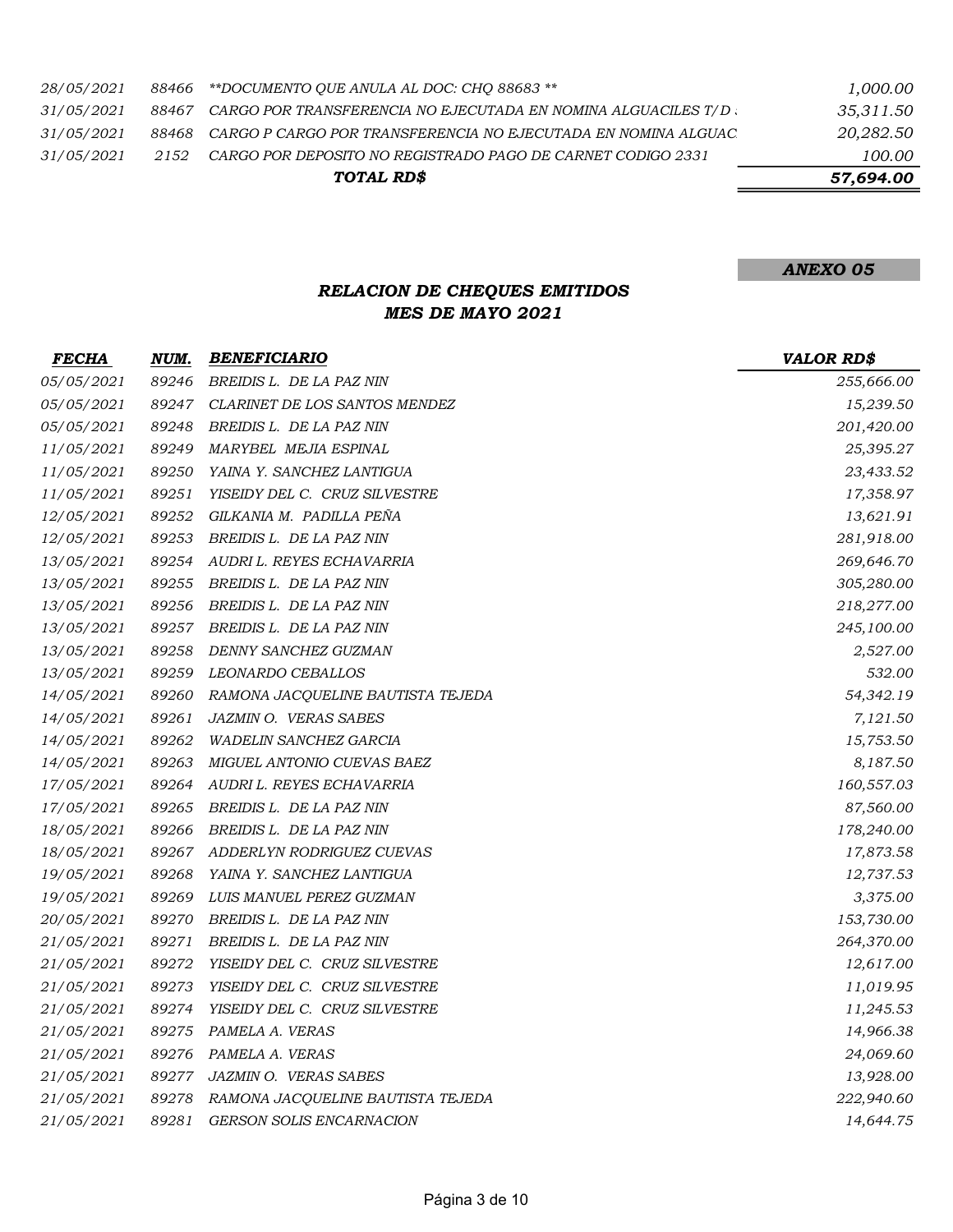| 21/05/2021 | 89282 | YAINA Y. SANCHEZ LANTIGUA                                    | 23,454.72  |
|------------|-------|--------------------------------------------------------------|------------|
| 21/05/2021 | 89283 | RAMONA JACQUELINE BAUTISTA TEJEDA                            | 299,764.82 |
| 21/05/2021 | 89284 | WADELIN SANCHEZ GARCIA                                       | 8,485.00   |
| 21/05/2021 | 89285 | GILKANIA M. PADILLA PEÑA                                     | 8,394.60   |
| 24/05/2021 | 89288 | MIGUEL ANTONIO CUEVAS BAEZ                                   | 11,130.01  |
| 24/05/2021 | 89289 | MIGUEL ANTONIO CUEVAS BAEZ                                   | 20,108.30  |
| 24/05/2021 | 89290 | CLARINET DE LOS SANTOS MENDEZ                                | 20,531.32  |
| 24/05/2021 | 89291 | YISEIDY DEL C. CRUZ SILVESTRE                                | 15,413.29  |
| 25/05/2021 | 89292 | WADELIN SANCHEZ GARCIA                                       | 11,807.00  |
| 25/05/2021 | 89293 | BREIDIS L. DE LA PAZ NIN                                     | 387,450.00 |
| 25/05/2021 | 89294 | PAMELA A. VERAS SOSA                                         | 20,326.44  |
| 26/05/2021 | 89295 | BREIDIS L. DE LA PAZ NIN                                     | 163,285.00 |
| 26/05/2021 | 89296 | BREIDIS L. DE LA PAZ NIN                                     | 155,060.00 |
| 26/05/2021 |       | 89297 RAMONA JACQUELINE BAUTISTA TEJEDA                      | 212,971.95 |
| 26/05/2021 | 89298 | RAMONA JACQUELINE BAUTISTA TEJEDA                            | 192,093.34 |
| 26/05/2021 | 89299 | ADDERLYN RODRIGUEZ CUEVAS                                    | 14,252.94  |
| 26/05/2021 | 89300 | JAZMIN O. VERAS SABES                                        | 10,297.30  |
| 27/05/2021 | 89301 | BREIDIS L. DE LA PAZ NIN                                     | 160,390.00 |
| 27/05/2021 | 89302 | BREIDIS L. DE LA PAZ NIN                                     | 70,990.00  |
| 27/05/2021 | 89303 | BREIDIS L. DE LA PAZ NIN                                     | 166,900.00 |
| 27/05/2021 | 89304 | <b>GERSON SOLIS ENCARNACION</b>                              | 20,048.70  |
| 27/05/2021 | 89305 | JAZMIN O. VERAS SABES                                        | 7,525.00   |
| 27/05/2021 | 89306 | CLARINET DE LOS SANTOS MENDEZ                                | 14,045.53  |
| 27/05/2021 | 89307 | MARIA ANT. GUTIERREZ MOSQUEA                                 | 12,372.50  |
| 28/05/2021 | 89308 | WADELIN SANCHEZ GARCIA                                       | 11,172.38  |
| 28/05/2021 | 89309 | LIGA DEP. ABORIGEN, INC. O RAFAEL FILIBERTO SAVIÑON PIMENTEL | 34,000.00  |
| 28/05/2021 | 89310 | CLUB DEPORTIVO, SOCIAL Y CULTURAL VILLA FRANCISCA INC.       | 5,000.00   |
| 28/05/2021 | 89311 | JAVIER ERNESTO CALDERON HERNANDEZ                            | 35,399.70  |
| 28/05/2021 | 89312 | <b>JAVIER ERNESTO CALDERON HERNANDEZ</b>                     | 20,059.20  |
| 28/05/2021 | 89313 | CARLOS SILVERIO NUÑEZ                                        | 328,186.69 |
| 28/05/2021 |       | 89314 JULIO DEL ROSARIO MEJIA                                | 6,250.00   |
| 28/05/2021 | 89315 | RAMONA MILANDA DIAZ PEREZ                                    | 10,000.00  |
| 28/05/2021 | 89316 | LUIS PIÑA LEBRON                                             | 6,300.00   |
| 28/05/2021 | 89317 | MAYRA MINLLETY                                               | 9,000.00   |
| 28/05/2021 | 89318 | LEONIDAS GARABITOS R. DE SOTO                                | 7,000.00   |
| 28/05/2021 | 89319 | ANA FRANCISCA MONTAS DUVERGE DE GARCIA                       | 15,000.30  |
| 28/05/2021 | 89320 | FRANCISCO ALEIXIS RODRIGUEZ PEREZ                            | 8,010.00   |
| 28/05/2021 | 89321 | AYUNTAMIENTO MUNICIPAL DE SABANA IGLESIA                     | 6,000.00   |
| 28/05/2021 | 89322 | ANDREA BRUNILDA GUTIERREZ BELLO                              | 20,000.00  |
| 28/05/2021 | 89323 | ELBA ROSA CABRERA                                            | 3,000.00   |
| 28/05/2021 | 89324 | ROSA MIRTEA TRIGO GONZALEZ                                   | 5,490.00   |
| 28/05/2021 | 89325 | MAYRA HIDELFONZA UREÑA SANCHEZ                               | 6,300.00   |
| 28/05/2021 | 89326 | KELVIZ JOSE PARRA                                            | 40,500.00  |
| 28/05/2021 | 89327 | ASOCIACION DOM. PARA EL DESARROLLO DE LA MUJER               | 33,000.00  |
| 28/05/2021 | 89328 | MANUEL ENRIQUE MARTINEZ ACEVEDO                              | 15,000.00  |
| 28/05/2021 | 89329 | LUCILA EDILIA ALCANTARA GRULLON                              | 12,000.00  |
| 28/05/2021 | 89330 | MARCOS CASSO                                                 | 30,000.00  |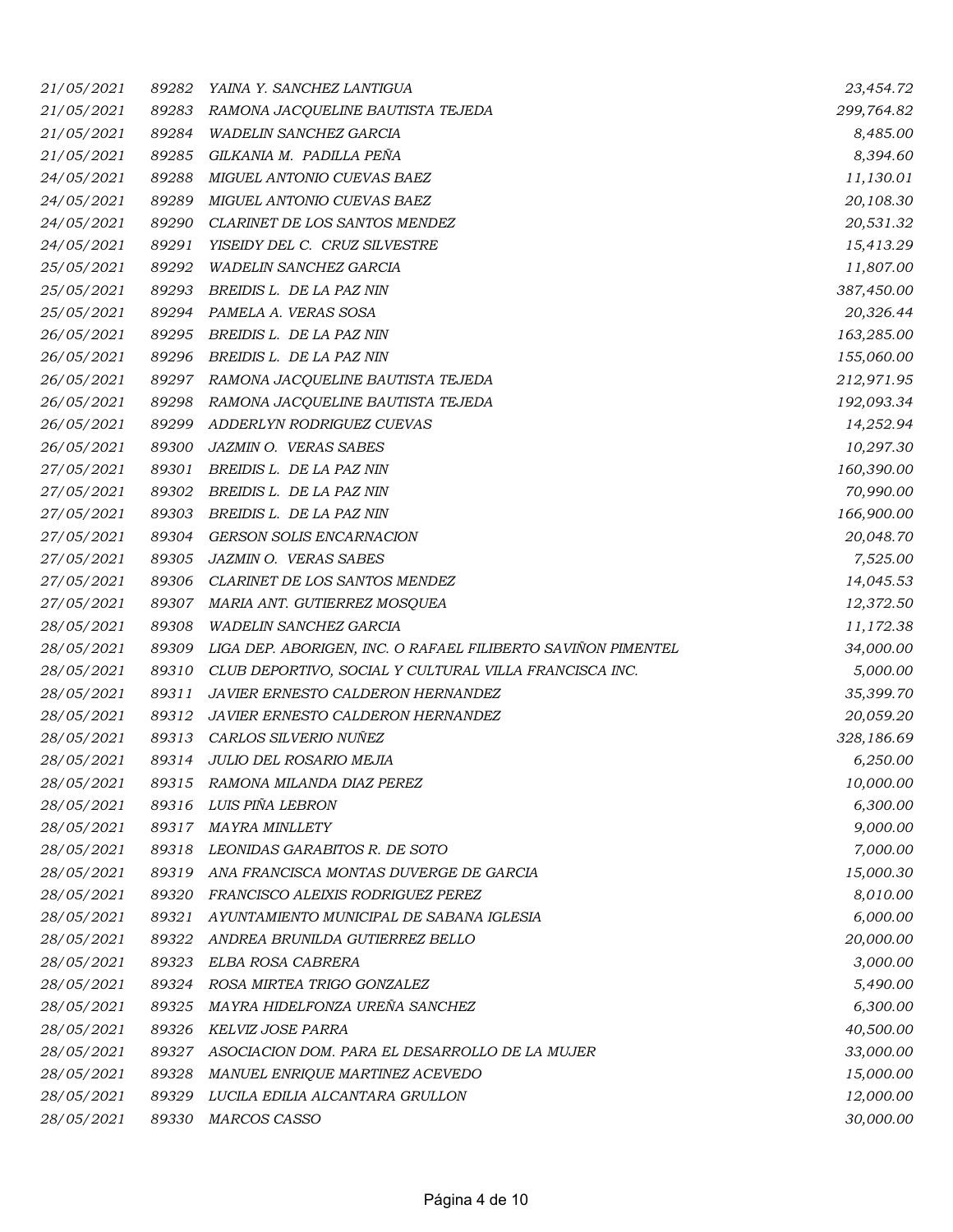|            | TOTAL RD\$ |                                    | 16,043,113.72 |
|------------|------------|------------------------------------|---------------|
| 30/04/2021 | 89356      | COLECTOR DE IMPUESTOS INTERNOS     | 3,590,771.09  |
| 30/04/2021 | 89355      | COLECTOR DE IMPUESTOS INTERNOS     | 6,307,867.85  |
| 31/05/2021 | 89354      | CLARINET DE LOS SANTOS MENDEZ      | 24,142.96     |
| 31/05/2021 | 89353      | ANDREA ALTAGRACIA MERCEDES BURGOS  | 18,539.35     |
| 31/05/2021 | 89352      | GILKANIA M. PADILLA PEÑA           | 18,467.43     |
| 28/05/2021 | 89351      | CLARA JOSEFINA BUTTEN VARONA       | 5,400.00      |
| 28/05/2021 | 89350      | <b>CARLOS AMIRO FINKE</b>          | 8,000.00      |
| 28/05/2021 | 89349      | ANATOLIA TORIBIO ACOSTA DE CABREJA | 5,400.00      |
| 28/05/2021 | 89348      | OLIMPIA DEL ROSARIO PENA PENA      | 7,000.00      |
| 28/05/2021 | 89347      | JOSE ANTONIO HOLGUIN COLON         | 4,500.00      |
| 28/05/2021 | 89346      | BIENVENIDO EVELINO NORMAN CORADIN  | 6,000.00      |
| 28/05/2021 | 89345      | MARGARITA ROSARIO HERNANDEZ        | 5,548.50      |
| 28/05/2021 | 89344      | TOMAS VICENTE DIAZ CACERES         | 9,000.00      |
| 28/05/2021 | 89343      | TOMAS VICENTE DIAZ CACERES         | 50,000.00     |
| 28/05/2021 | 89342      | MIGUEL ANGEL REYES PICHARDO        | 54,000.00     |
| 28/05/2021 | 89341      | EDWARD LEONIDAS PEREZ FERNANDEZ    | 7,920.00      |
| 28/05/2021 | 89340      | JULIO ANIBAL CARVAJAL MEDINA       | 10,000.00     |
| 28/05/2021 | 89339      | MILADYS MATEO FLORIAN              | 600.00        |
| 28/05/2021 | 89338      | LEDA MARIA FELIZ                   | 3,600.00      |
| 28/05/2021 | 89337      | ROSA BAEZ DE FERRERAS              | 4,000.00      |
| 28/05/2021 | 89336      | MARIA FRANCISCA ALCANTARA          | 1,000.00      |
| 28/05/2021 | 89335      | <b>JULIAN RODRIGUEZ MATEO</b>      | 4,000.00      |
| 28/05/2021 | 89334      | <b>JUANA REYES</b>                 | 4,000.00      |
| 28/05/2021 | 89333      | TERESA ONDINA HERNANDEZ MARTINEZ   | 8,100.00      |
| 28/05/2021 | 89332      | VENTURA PEGUERO MARIA              | 6,795.00      |
| 28/05/2021 | 89331      | NELSON ANTONIO JEREZ PAULINO       | 20,000.00     |

## RELACION DE TRANSFERENCIAS DEBITOS MES DE MAYO 2021

| <b>FECHA</b>      | NUM. | <b>DESCRIPCION</b>                                                   | <b>VALOR RD\$</b> |
|-------------------|------|----------------------------------------------------------------------|-------------------|
| <i>03/05/2021</i> | 5769 | PAGO FACT. NO. 038 POR ALMUERZOS Y TRANSPORTE, CORRESPONDIENTES      | 4,294.00          |
| <i>03/05/2021</i> | 5770 | PAGO FACT. 002067 POR SERVICIOS DE TRANSPORTE IDA Y VUELTA EL DIA 1  | 574,231.30        |
| <i>03/05/2021</i> | 5771 | PAGO POR TRABAJOS DE MANTENIMIENTO AREAS VERDE DE LA JURISDICCIO     | 11,020.00         |
| <i>03/05/2021</i> | 5772 | FACT. NO. FCD-0000019185 POR (190) GALONES DE PINTURA Y (32) GALONES | 1,183,864.05      |
| <i>03/05/2021</i> | 5773 | PAGO 20% AVANCE POR (4) PIZZARRAS VIDRIO TEMPLADO, (12) DILATADOR 1  | 8,875.38          |
| <i>03/05/2021</i> | 5774 | PAGO FACT. NO. 815 POR (1) ACONDICIONADOR DE AIRE Y MATERIALES DE R  | 96,519.24         |
| <i>03/05/2021</i> | 5775 | PAGO FACT. NO. 35894 POR MATERIALES FERRETEROS.                      | 47,959.69         |
| <i>03/05/2021</i> | 5776 | REEMBOLSO POR PAGO DE TAXI.                                          | 384.29            |
| <i>03/05/2021</i> | 5777 | PAGO FACT. NO. 128 POR SERVICIOS DE TRANSPORTE, CORRESPONDIENTE A    | 5,985.00          |
| <i>03/05/2021</i> | 5778 | PAGO FACT. 0001139 POR (1) MONITOREO DE MEDIOS DE COMUNICACION CO    | 69,940.00         |
| <i>03/05/2021</i> | 5779 | PAGO POR SUMINISTRO DE BOTELLONES DE AGUA DE 5 GALONES C/U Y FAI     | 102,320.70        |
| <i>03/05/2021</i> | 5780 | PAGO FACT. NO. 116 POR SERVICIOS DE ALMUERZOS, CORRESPONDIENTES A    | 9,876.20          |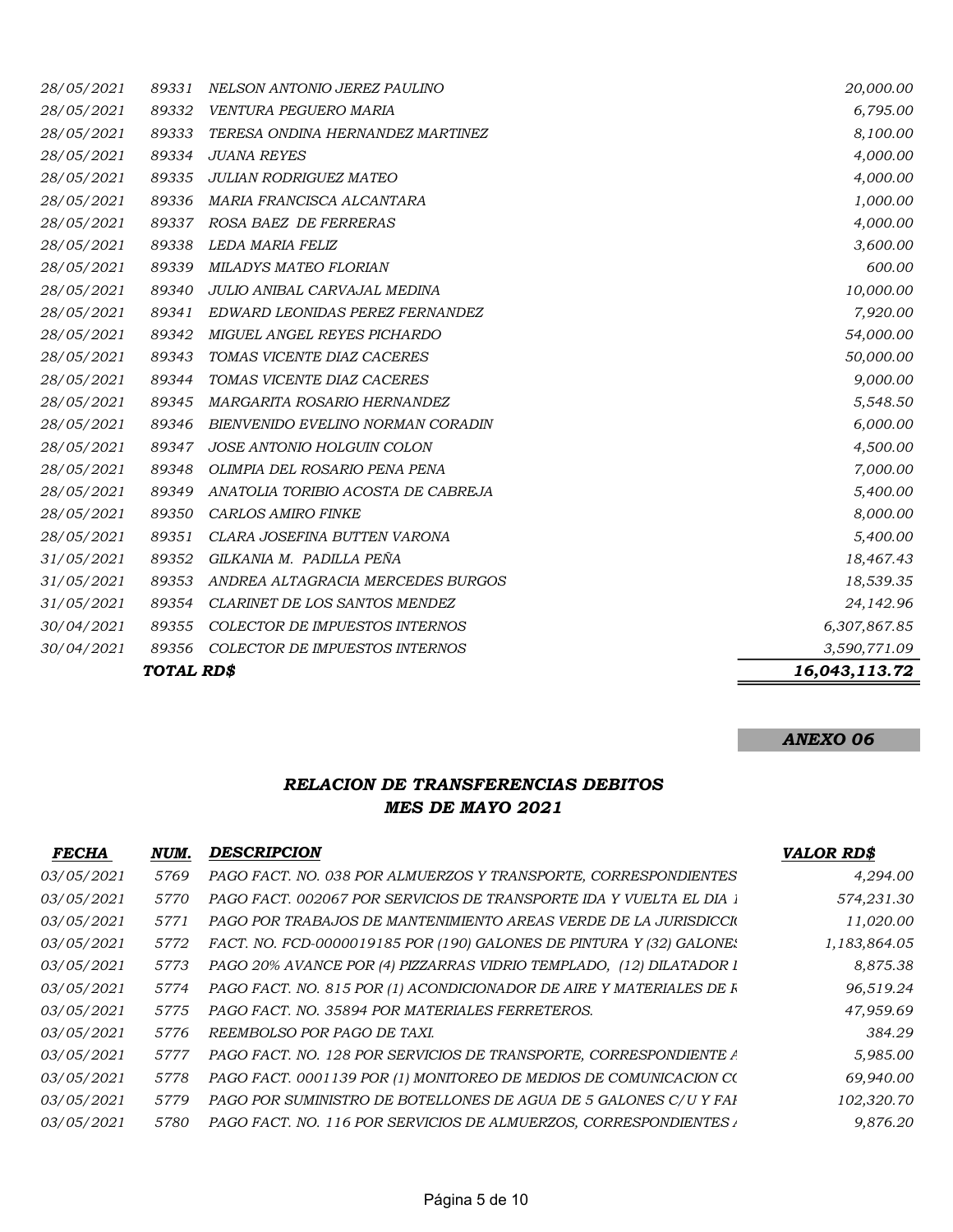| 03/05/2021        | 5781 | PAGO FACT. NO. 000992 POR (5) CINTAS PARA IMPRESORA BMP21.MOD.M21-      | 14,690.00    |
|-------------------|------|-------------------------------------------------------------------------|--------------|
| 03/05/2021        | 5782 | PAGO NOTIFICACIONES DE ALGUACILES ORDINARIOS, CORRESPONDIENTES A        | 406,248.50   |
| 05/05/2021        | 5783 | PAGO FACTS. NOS. 68210, 68214, 112517, 112524 Y 112533 POR RENTA DE.    | 48,100.00    |
| 05/05/2021        | 5784 | PAGO FACTS. NOS. CC202104245800230038, CC202104252404912396, CC20       | 1,068,542.50 |
| 05/05/2021        | 5785 | PAGO FACT. NO.014 POR HONORARIOS PROFESIONALES POR CONSULTORIA.         | 198,000.00   |
| 05/05/2021        | 5786 | PAGO FACTS. NOS. 168 Y 169 POR SERVICIOS DE MANTENIMIENTO Y LIMPIEZ     | 136,652.00   |
| 05/05/2021        | 5787 | PAGO SERVICIOS PRESTADOS EN DISTINTOS CENTROS DE ENTREVISTAS DEL        | 102,960.00   |
| 05/05/2021        | 5788 | PAGO 50% FINAL FACT NO. 14 POR LEVANTAMIENTO ELECT. ESTRUCTURAL I       | 48,420.00    |
| 05/05/2021        | 5789 | PAGO FACTS. NOS. 206 Y 207 POR SERVICIOS DE MANTENIMIENTO DE VEHIC      | 99,099.60    |
| 05/05/2021        | 5790 | PAGO FACT. NO. 1467 POR (200) CAJAS DE MASCARILLAS QUIRURGICAS.         | 67,033.90    |
| 05/05/2021        | 5791 | PAGO FACT. NO. AF 00000450 POR SERVICIO DE ALQUILER DE TELEPRONTEI      | 48,420.00    |
| 05/05/2021        | 5792 | PAGO FACT. NO. 0129 POR (1,400) CAJAS DE MASCARILLAS.                   | 232,750.00   |
| 05/05/2021        | 5793 | PAGO FACT. NO. 1400002338 POR (95) TONERS HP.                           | 940,171.30   |
| 07/05/2021        | 5794 | PAGO FACT. NO. 117 POR ALMUERZOS CORRESPONDIENTES AL PERIODO DE.        | 11,978.00    |
| 07/05/2021        | 5795 | PAGO FACT. NO. 1679 POR MATERIALES FERRETEROS.                          | 67,282.00    |
| 10/05/2021        | 5796 | PAGO FACT. NO. 300038 POR MATERIALES FERRETEROS.                        | 841,572.98   |
| 10/05/2021        | 5797 | PAGO FACT. NO. 172 POR SERVICIOS DE MANTENIMIENTO Y LIMPIEZA EN DIS     | 481,927.65   |
| 11/05/2021        | 5798 | PAGO FACT. NO. 18 POR HONORARIOS PROFESIONALES LEGALIZACION (7) CO      | 7,560.00     |
| 11/05/2021        | 5799 | PAGO FACT. NO. 21680 POR MATERIALES ELECTRICOS.                         | 49,494.00    |
| 11/05/2021        | 5800 | PAGO FACT. NO. 500000178 POR MATERIALES ELECTRICOS. (1ER PEDIDO 20.     | 59,381.50    |
| 11/05/2021        | 5801 | PAGO FACT. NO. 854 POR (1,400) CAJAS DE MASCARILLAS.                    | 232,750.00   |
| 11/05/2021        | 5802 | PAGO FACTS. NOS. 261, 262, 263 Y 268 POR SERVICIOS DE MANTENIMIENTO     | 459,618.89   |
| 11/05/2021        | 5803 | PAGO FACT. NO. 173 POR SERVICIOS DE MANTENIMIENTO Y LIMPIEZA EN EL      | 98,845.91    |
| 11/05/2021        | 5804 | PAGO FACT. NO. 269 POR SERVICIO DE MANTENIMIENTO, LIMPIEZA, CORRESI     | 21,520.00    |
| 11/05/2021        | 5805 | PAGO FACT. NO. 0000004338 POR (330) INSECTICIDAS EN AEROSOL TIPO SPF    | 47,548.54    |
| 11/05/2021        | 5806 | PAGO FACTS. NOS. 187 Y 188 POR SERVICIOS DE MANTENIMIENTO Y LIMPIEZ     | 136,652.00   |
| 11/05/2021        | 5807 | PAGO FACT. NO. 019 POR HONORARIOS PROFESIONALES LEGALIZACION (03)       | 5,400.00     |
| 11/05/2021        | 5808 | REEMBOLSO POR PAGO DE TAXI.                                             | 425.84       |
| 11/05/2021        | 5809 | PAGO A PERSONAL OPERATIVO DE DESCONGESTION DE LA CUARTA Y OCTAJ         | 90,677.00    |
| 11/05/2021        | 5810 | PAGO FACTS. NOS. 265, 266, 267 Y 268 POR SERVICIO DE MANTENIMIENTO Y    | 79,086.00    |
| 13/05/2021        | 5811 | PAGO FACTS. NOS. 183 Y 184 POR SERVICIOS DE MANTENIMIENTO Y LIMPIEZ     | 136,652.00   |
| 13/05/2021        | 5812 | PAGO ALQUILER LOCAL QUE ALOJARA EL JUZGADO DE PAZ DE YAGUATPAGO         | 14,787.00    |
| <i>13/05/2021</i> | 5813 | PAGO VIATICOS Y REEMB. GASTOS DE COMBUSTIBLE POR TRASLADOS A DIS        | 27,712.91    |
| 13/05/2021        | 5814 | PAGO SERVICIO DE AGUA Y ALCANTARILLADO EN DISTINTAS DEPENDENCIAS        | 18,267.00    |
| <i>13/05/2021</i> | 5815 | PAGO RECOGIDA DE BASURA EN EL PALACIO DE JUSTICIA Y EL TRIB. DE NIN     | 4,085.00     |
| 13/05/2021        | 5816 | PAGO FACT. NO. 01-02402268 POR RECOGIDA DE BASURA, CORRESPONDIEN        | 7,500.00     |
| 13/05/2021        | 5817 | PAGO RECOGIDA DE BASURA EN EL TRIBUNAL DE NINOS, NINAS Y ADOLESCI       | 2,240.00     |
| 13/05/2021        | 5818 | PAGO FACT. NOS. 01-01602343 POR RECOGIDA DE BASURA CORRESPONDIEI        | 39,040.00    |
| 13/05/2021        | 5819 | PAGO RECOGIDA DE BASURA EN DISTINTAS DEPENDENCIAS DEL DISTRITO N.       | 40,933.00    |
| <i>13/05/2021</i> | 5823 | PAGO LABOR POR CIERTO TIEMPO, CORRESPONDIENTE AL MES DE MARZO/2         | 456,325.27   |
| 14/05/2021        | 5824 | PAGO FACT. NO. GK-009 POR HONORARIOS PROFESIONALES, EN CALIDAD DI       | 258,749.85   |
| 14/05/2021        | 5825 | PAGO FACT. NO. LR-013 POR HONORARIOS PROFESIONALES, EN CALIDAD DE       | 229,999.91   |
| 18/05/2021        | 5826 | PAGO FACT. NO. 112547 POR RENTA DE BUSINESS TRUNK HPBZ, CORRESPOI       | 9,750.00     |
| 18/05/2021        | 5827 | PAGO FACTS. NOS. VNT/2021/0448 Y VNT/2021/0449 POR ALQUILER DE NA       | 930,578.56   |
| 18/05/2021        | 5828 | PAGO FACT. NO. 002253934 POR INCLUSION EN POLIZA DE SEGURO NO. 2-2-     | 5,428.36     |
| 18/05/2021        | 5829 | PAGO FACTS. NOS. 2-2686, 2-2687, 2-2695, 2-2696 Y 2-2697 POR SERVICIOS. | 89,415.60    |
| 18/05/2021        | 5830 | PAGO FACTS NOS. FT-0015987, FT-0015988, FT-0015989, FT-0015990, FT-00.  | 1,250,899.06 |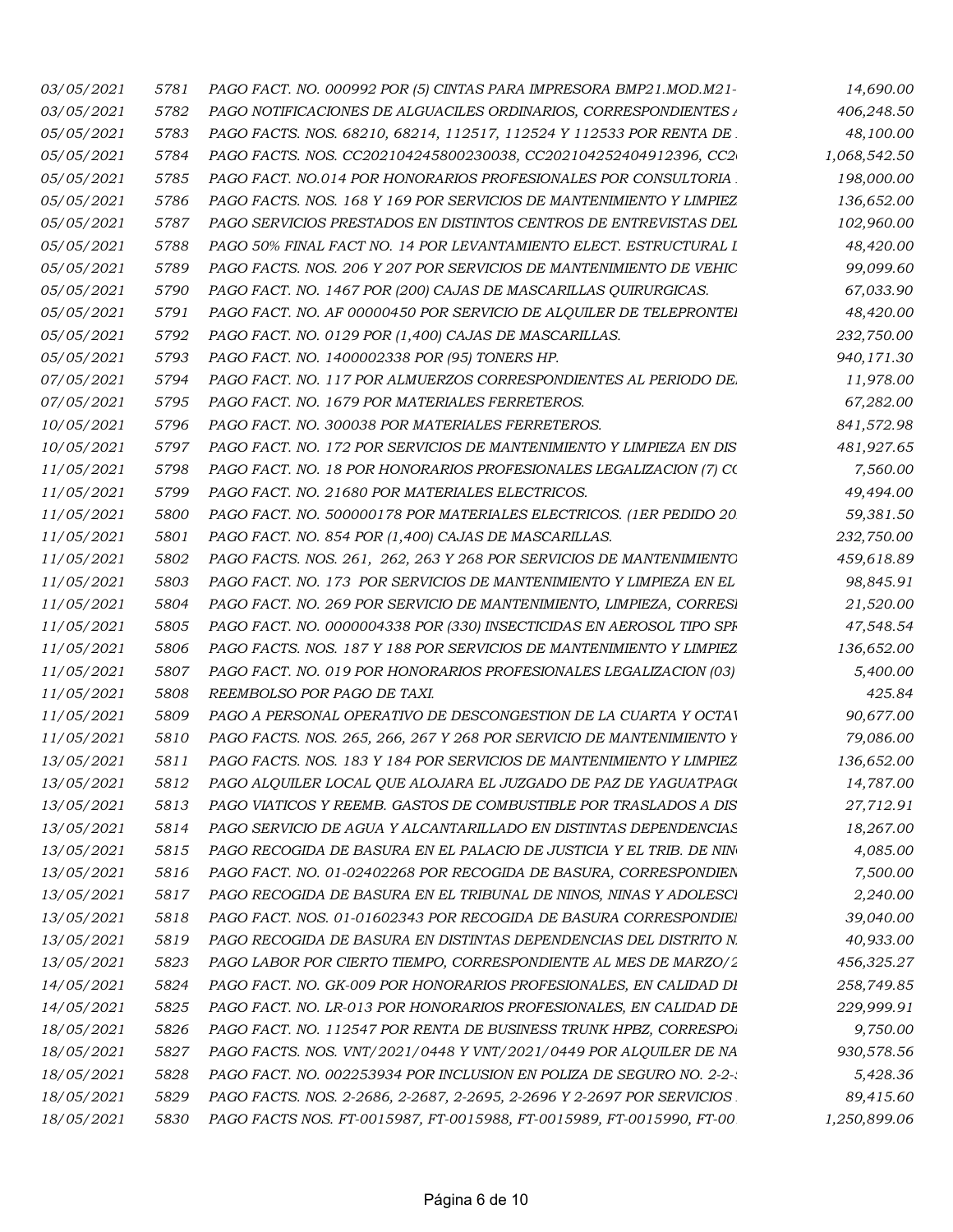| 19/05/2021               | 5831 | PAGO FACT. NO. 476 POR ADQUISICION DE (200) EJEMPLARES DE LA REVIST.   | 57,000.00      |
|--------------------------|------|------------------------------------------------------------------------|----------------|
| 19/05/2021<br>19/05/2021 | 5832 | PAGO SERVICIOS DEL PROYECTO ESTRUCTURA ORGANIZACIONAL Y REVISIO.       | 256,047.50     |
|                          | 5833 | PAGO FACT. NO. FT-0015993 POR SERVICIO DE LIMPIEZA, CORRESPONDIENT.    | 516,480.00     |
| 19/05/2021               | 5834 | PAGO FACT. NO. 0210 POR SUMINISTRO DE (31) BOTELLONES DE AGUA.         | 883.50         |
| 19/05/2021               | 5835 | PAGO FACT. NO. 0072 POR SERVICIOS DE TRANSPORTE, CORRESPONDIENTE.      | 28,500.00      |
| 19/05/2021               | 5836 | PAGO CONSUMO DE ENERGIA ELECTRICA, FACTURAS CORRESPONDIENTES /         | 2,354,094.69   |
| 19/05/2021               | 5837 | PAGO CONSUMO DE ENERGIA ELECTRICA, FACTURAS CORRESPONDIENTES /         | 5,462,099.85   |
| 19/05/2021               | 5838 | PAGO FACTS. POR RECOGIDA DE BASURA, CORRESPONDIENTES AL MES DE .       | 19,494.00      |
| 19/05/2021               | 5839 | TRASF. DE FONDOS DE LA CTA. OPERAC. A LA CTA. SUELDOS PARA CUBRIR (    | 457,566,288.73 |
| 20/05/2021               | 5840 | PAGO FACT. NO. 5902 POR SERVICIOS DE VIGILANCIA, CORRESPONDIENTES.     | 6,480,366.48   |
| 21/05/2021               | 5841 | PAGO FACT. NO. 168 POR SERVICIO DE CONSERJERIA EXTRAORDINARIO EN       | 60,168.84      |
| 21/05/2021               | 5842 | PAGO FACT. NO. 000991 POR (5) SANDISK Y (18) DISCO DURO 2TB.           | 114,627.20     |
| 21/05/2021               | 5843 | PAGO FACT. NO. 2021-02-0000337395 POR SERVICIOS DE INTERNET, DEL 26    | 256,968.02     |
| 21/05/2021               | 5844 | PAGO FACT. NO. 174 POR SERVICIO DE CONSERJERIA EXTRAORDINARIO EN 1     | 60,168.84      |
| 21/05/2021               | 5845 | PAGO FACT. NO. 127 POR SERVICIOS DE LIMPIEZA, CORRESPONDIENTE AL M.    | 259,881.36     |
| 21/05/2021               | 5846 | PAGO FACT. NO. 58 POR HONORARIOS PROFESIONALES LEGALIZACION (04) C     | 5,400.00       |
| 21/05/2021               | 5847 | PAGO FACTS. NOS. 95433, 95687, 95689, 95454, 95467, 95468, 95631 POR S | 7,529,374.02   |
| 21/05/2021               | 5848 | PAGO RECOGIDA DE BASURA EN EL PALACIO DE JUSTICIA DE BARAHONA, F.      | 6,000.00       |
| 21/05/2021               | 5849 | PAGO FACT. NO. 6567428049 POR IRREGULARIDAD NO INTENCIONAL EN SAN      | 35,299.68      |
| 21/05/2021               | 5850 | PAGO FACT. NO. 29422474 POR RECOGIDA DE BASURA EN DISTINTAS DEPEN      | 36,930.00      |
| 21/05/2021               | 5851 | PAGO DIETA CORRESPONDIENTE AL MES DE MAYO/2021.                        | 63,000.00      |
| 21/05/2021               | 5852 | PAGO AYUDA, CORRESPONDIENTES AL MES DE MAYO 2021.                      | 252,161.36     |
| 21/05/2021               | 5853 | PAGO LABOR POR CIERTO TIEMPO, CORRESPONDIENTE AL MES DE MARZO (C       | 467,406.98     |
| 21/05/2021               | 5854 | PAGO DIETA, CORRESPONDIENTE AL MES DE MAYO 2021.                       | 16,900.00      |
| 24/05/2021               | 5855 | PAGO FACT. NO. 404 POR MATERIALES FERRETEROS.                          | 33,493.20      |
| 24/05/2021               | 5856 | PAGO VIATICOS Y REEMB. GASTOS DE COMBUSTIBLE POR TRASLADOS A DIS       | 306,645.59     |
| 24/05/2021               | 5857 | PAGO FACTS. NOS. 16697H Y T87870 POR SERVICIOS DE MANTENIMIENTO DI     | 30,695.88      |
| 24/05/2021               | 5858 | PAGO FACT. NO. FA297 POR (1) ALARMA.                                   | 3,390.00       |
| 24/05/2021               | 5859 | PAGO FACT. NO. 177867 POR SEGURO DE VIDA CORRESPONDIENTE AL MES 1      | 755,606.19     |
| 24/05/2021               | 5860 | PAGO FACT. NO. 3466987 POR SERVICIOS DE INTERNET, CORRESPONDIENTE      | 455,290.23     |
| 24/05/2021               | 5861 | PAGO FACTS. NOS. 2700326779, 2700328782 Y 2700330112 POR MANTENIM.     | 23,395.34      |
| 24/05/2021               | 5862 | PAGO FACT. NO. 9052 POR (10) FILTROS. (1ER PEDIDO 2021).               | 13,414.23      |
| 24/05/2021               | 5863 | PAGO FACT. NO. 511 POR LICENCIAMIENTO DE SOFTWARE MICROSOFT OFFIC      | 4,479,449.18   |
| 24/05/2021               | 5864 | PAGO POR MANTENIMIENTO A LOS JARDINES Y/O AREAS VERDES DE LA JUF       | 9,500.00       |
| 24/05/2021               | 5865 | PAGO FACT. NO. 01-00376006 POR RECOGIDA DE BASURA EN EL PALACIO DI     | 12,000.00      |
| 24/05/2021               | 5866 | PAGO FACT. NO. 01-01611194 POR RECOGIDA DE BASURA CORRESPONDIEN'.      | 39,040.00      |
| 24/05/2021               | 5867 | PAGO SUMINISTRO DE AGUA Y ALCANTARILLADO, FACTURAS CORRESPONDI         | 9,763.00       |
| 24/05/2021               | 5868 | PAGO CONSUMO DE ENERGIA ELECTRICA, FACTURAS CORRESPONDIENTES /         | 3,320,177.32   |
| 24/05/2021               | 5869 | PAGO FACT. NO. 01-02415715 POR RECOGIDA DE BASURA, CORRESPONDIEN       | 7,500.00       |
|                          |      |                                                                        |                |
| 24/05/2021               | 5870 | PAGO FACT. NO. VNT/2021/0447 POR MANTENIMIENTO DE AREAS COMUNES        | 22,703.60      |
| 24/05/2021               | 5871 | PAGO RECOGIDA DE BASURA EN EL PALACIO DE JUSTICIA DE BARAHONA, F.      | 6,000.00       |
| 24/05/2021               | 5872 | PAGO FACT. NO. 1988713 POR SEGUROS DE SALUD CORRESPONDIENTES AL        | 46,912,976.34  |
| 24/05/2021               | 5873 | ASIGNACION PRESUPUESTARIA CORRESPONDIENTE AL MES DE MAYO 2021.         | 15,377,912.83  |
| 25/05/2021               | 5874 | PAGO FACT. NO. 56 POR SUMINISTRO E INSTALACION DE TRAMERIAS.           | 3,312,245.42   |
| 25/05/2021               | 5875 | PAGO FACT. NO. 648 POR EXCEDENTE LICENCIAMIENTO DE SOFTWARE MICF       | 1,182,906.55   |
| 25/05/2021               | 5876 | PAGO FACT. NO. VNT/2021/0351 POR SUMINISTRO DE ENERGIA ELECTRICA,      | 38,198.50      |
| 25/05/2021               | 5877 | PAGO SERV. PRESTADOS EN DISTINTOS CENTROS DE ENTREVISTAS DEL POD       | 79,200.00      |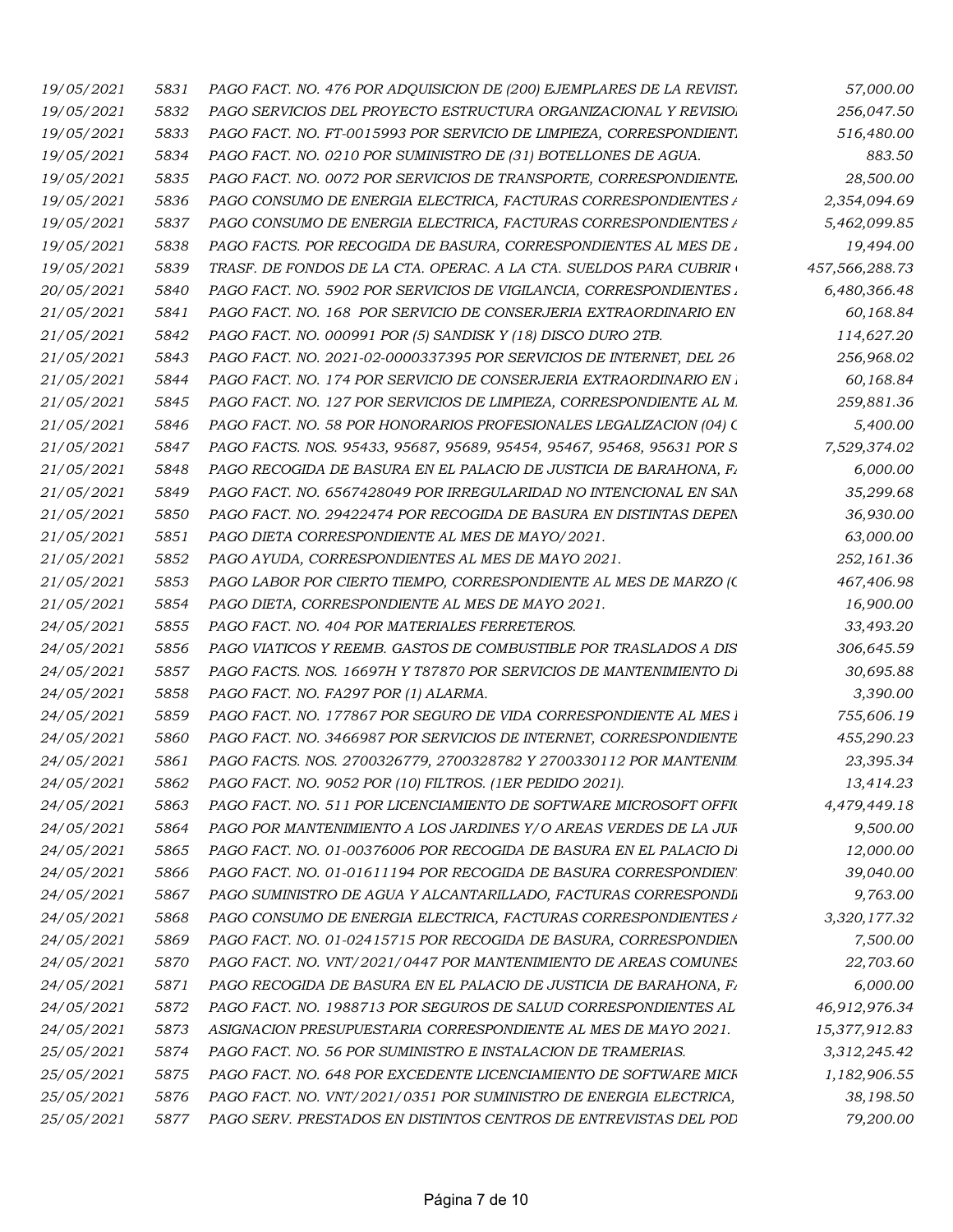| 25/05/2021 | 5878 | PAGO DIETAS A PERSONAL DE LA DIRECCION DE TECNOLOGIAS DE LA INFOR      | 215,800.00    |
|------------|------|------------------------------------------------------------------------|---------------|
| 25/05/2021 | 5879 | PAGO SERVICIOS PRESTADOS EN DISTINTOS CENTROS DE ENTREVISTAS DEL       | 184,140.00    |
| 25/05/2021 | 5880 | PAGO FACT. NO. 670 POR EXCEDENTE LICENCIAMIENTO DE SOFTWARE MICF       | 1,478,389.39  |
| 25/05/2021 | 5881 | PAGO FACT. NO. 00403 POR SUMINISTRO DE (135) BOTELLONES DE AGUA CC     | 5,130.00      |
| 26/05/2021 | 5882 | PAGO POR SERVICIOS DE MANTENIMIENTO DE JARDINES DE LA JURISDICCIO      | 9,500.00      |
| 26/05/2021 | 5883 | PAGO SERV. PRESTADOS EN DISTINTOS CENTROS DE ENTREVISTAS DEL POD       | 27,720.00     |
| 27/05/2021 | 5884 | PAGO FACT. NO. 3077 POR RECARGA DE PEAJE PASO RAPIDO A VEHICULOS.      | 46,987.00     |
| 27/05/2021 | 5885 | PAGO SERVICIO DE AGUA Y ALCANTARILLADO EN DISTINTAS DEPENDENCIAS       | 18,267.00     |
| 27/05/2021 | 5886 | PAGO FACT. NO. VNT/2021/0465 POR SUMINISTRO DE ENERGIA ELECTRICA,      | 38,231.81     |
| 27/05/2021 | 5887 | PAGO SUMINISTRO DE AGUA Y ALCANTARILLADO, FACTURAS CORRESPONDI         | 9,763.00      |
| 27/05/2021 | 5888 | PAGO SERV. PRESTADOS EN DISTINTOS CENTROS DE ENTREVISTAS DEL POD       | 25,740.00     |
| 27/05/2021 | 5889 | PAGO SUMINISTRO DE AGUA A DIST. DEPEND. DE ESTA INSTITUCION UBICAD.    | 4,940.00      |
| 27/05/2021 | 5890 | PAGO FACT. NO. 165205 POR (2) LIMPIAVIDRIOS.                           | 1,901.29      |
| 27/05/2021 | 5891 | PAGO FACTS. NOS. 00004612, 00004632 Y 00004645 POR EXCEDENTE EN CO     | 46,541.99     |
| 27/05/2021 | 5892 | REEMBOLSO POR SUMINISTRO DE COMBUSTIBLE.                               | 16,769.19     |
| 27/05/2021 | 5893 | QUINTO PAGO A PASANTES PROGRAMA DE LA DIRECCION DE ANALISIS Y POI      | 30,000.00     |
| 28/05/2021 | 5894 | PAGO DIETA ESPECIAL A EMPLEADOS QUE LABORARON PRESENCIAL DURAN         | 62,500.00     |
| 28/05/2021 | 5895 | PAGO A MEDICO Y PSIQUIATRAS (SERVICIOS DE SALUD), CORRESPONDIENTE      | 43,200.00     |
| 28/05/2021 | 5896 | PAGO A MEDICO Y PSIQUIATRAS (SERVICIOS DE SALUD), CORRESPONDIENTE      | 43,200.00     |
| 28/05/2021 | 5897 | PAGO A MEDICO Y PSIQUIATRAS (SERVICIOS DE SALUD), CORRESPONDIENTE      | 91,889.10     |
| 28/05/2021 | 5898 | PAGO FACT. NO. 000032 POR POR ALQUILER LOCAL QUE ALOJA EL CENTRO       | 18,645.00     |
| 31/05/2021 | 5899 | PAGO FACTS. NOS. 135 - 189, 228 Y 229 POR SERVICIOS DE VIGILANCIA EN D | 10,052,520.08 |
| 31/05/2021 | 5900 | PAGO FACTS. NOS. 304588282, 304588297, 304588298, 304588299, 304588.   | 251,117.30    |
| 31/05/2021 | 5901 | PAGO FACTS. NOS. 304617100, 304616691, 304616692 Y 304617070 POR SU    | 281,720.60    |
| 31/05/2021 | 5902 | PAGO FACT. NO. 9420 POR (45) CORTINAS ROLLER SCREEN (INSTALACION INI   | 422,272.97    |
| 31/05/2021 | 5904 | PAGO FACTS. NOS. 1978877. 1979542, 1979829 Y 1980802 POR SEGUROS L     | 4,746,780.45  |
| 31/05/2021 | 5905 | PAGO POR TRABAJOS DE MANTENIMIENTO AREAS VERDE DE LA JURISDICCIO       | 11,020.00     |
| 31/05/2021 | 5906 | PAGO FACT. NO. 987619 POR PUBLICACION EN EL PERIODICO LISTIN DIARIO i  | 28,250.00     |
| 31/05/2021 | 5907 | PAGO FACT. 0001145 POR (1) MONITOREO DE MEDIOS DE COMUNICACION CO      | 69,940.00     |
| 31/05/2021 | 5908 | PAGO FACT. NO. 2897 POR MATERIALES FERRETEROS                          | 40,525.30     |
| 31/05/2021 | 5909 | PAGO FACT. NO. 01976809 POR RENOVACION DE SUSCRIPCION ANUAL, PERN      | 3,277.50      |
| 31/05/2021 | 5910 | PAGO NOTIFICACIONES DE ALGUACILES ORDINARIOS, CORRESPONDIENTES A       | 553,878.50    |
| 31/05/2021 | 5911 | PAGO NOTIFICACIONES DE ALGUACILES ORDINARIOS, CORRESPONDIENTES A       | 568,242.50    |
| 31/05/2021 | 5912 | PAGO ALQUILER MES DE MAYO 2021 JUZGADO DE PAZ FANTINO, COTUÍ           | 7,500.00      |
| 31/05/2021 | 5913 | PAGO ALQUILER MES DE MAYO 2021 JUZGADO DE PAZ DE LA CUEVA DE CE        | 5,400.00      |
| 31/05/2021 | 5914 | PAGO ALQUILER MES DE MAYO 2021 JUZGADO DE PAZ EL PEÑÓN, BARAHO         | 4,000.00      |
| 31/05/2021 | 5915 | PAGO ALQUILER MES DE MAYO 2021 TRIBUNAL NIÑOS, NIÑAS Y ADOLESCE        | 12,500.00     |
| 31/05/2021 | 5916 | PAGO ALQUILER MES DE MAYO 2021 JUZGADO DE PAZ DE FUNDACION, BAR        | 5,000.00      |
| 31/05/2021 | 5917 | PAGO ALQUILER MES DE MAYO 2021 JUZGADO DE PAZ MELLA, INDEPENDE         | 6,000.00      |
| 31/05/2021 | 5918 | PAGO ALQUILER MES DE MAYO 2021 VARIAS DEPENDENCIAS DEL PODER JU        | 15,000.00     |
| 31/05/2021 | 5919 | PAGO ALQUILER MES DE MAYO 2021 TRIBUNAL DE NIÑOS, NIÑAS Y ADOLES       | 19,999.80     |
| 31/05/2021 | 5920 | PAGO ALQUILER MES DE MAYO 2021 JUZGADO DE PAZ DEL MUNICIPIO DE M       | 11,500.00     |
| 31/05/2021 | 5921 | PAGO ALQUILER MES DE MAYO 2021 TRIBUNAL DE NIÑOS, NIÑAS Y ADOLES       | 14,000.00     |
| 31/05/2021 | 5922 | PAGO ALQUILER MES DE MAYO 2021 JUZGADO DE PAZ DE QUISQUEYA, SAN        | 5,499.90      |
| 31/05/2021 | 5923 | PAGO ALQUILER MES DE MAYO 2021 JUZGADO DE PAZ DE EL FACTOR, PRO        | 10,000.00     |
| 31/05/2021 | 5924 | PAGO ALQUILER MES DE MAYO 2021 TRIBUNAL N. N. Y ADOLESCENTES DE        | 18,675.00     |
| 31/05/2021 | 5925 | PAGO ALQUILER MES DE MAYO 2021 JUZGADO DE PAZ DE TENARES               | 3,501.00      |
|            |      |                                                                        |               |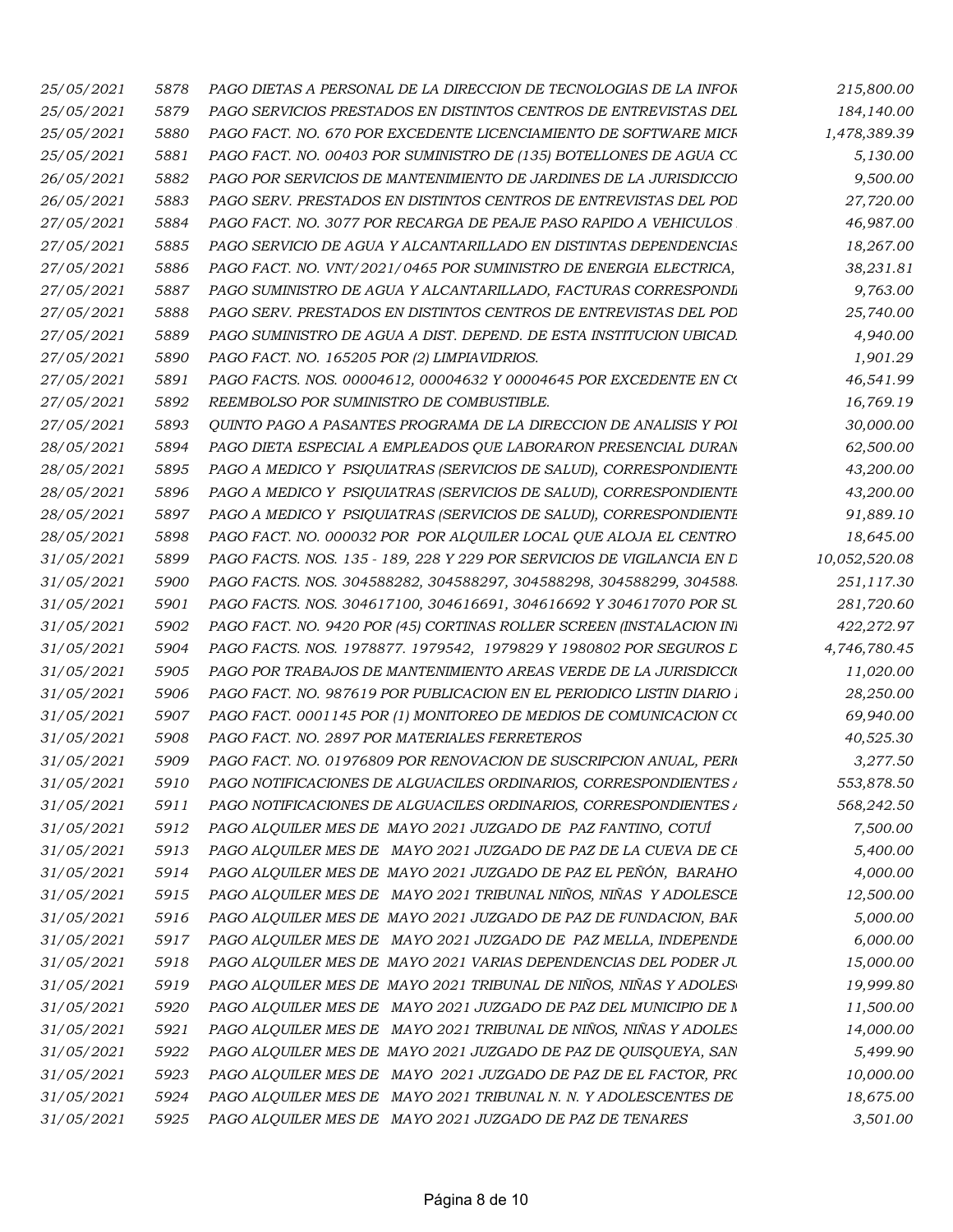| TOTAL RD\$ | 590,418,105.61 |                                                                    |            |
|------------|----------------|--------------------------------------------------------------------|------------|
| 31/05/2021 | 5952           | PAGO ALQUILER MES DE MAYO 2021 JUZGADO DE PAZ DEL MUNICIPIO DE .   | 6,930.00   |
| 31/05/2021 | 5951           | PAGO ALQUILER MES DE MAYO ANO 2021, POR LOCAR JUZGADO DE PAZ YA    | 14,787.00  |
| 31/05/2021 | 5950           | MAYO 2021 JUZGADO DE PAZ DE JARABACOA<br>PAGO ALQUILER MES DE      | 16,706.25  |
| 31/05/2021 | 5949           | PAGO ALQUILER MES DE MAYO 2021 SALA CIVIL DEL TRIBUNAL N. N. AS. Y | 48,400.00  |
| 31/05/2021 | 5948           | MAYO 2021 JUZGADO DE PAZ DE CONSTANZA<br>PAGO ALQUILER MES DE      | 40,000.00  |
| 31/05/2021 | 5947           | PAGO ALQUILER MES DE<br>MAYO 2021 JUZGADO DE PAZ DE SAN JOSE DE OC | 6,000.00   |
| 31/05/2021 | 5946           | PAGO ALQUILER MES DE<br>MAYO 2021 LOCAL PARA PAROUEO PALACIO DE JI | 20,000.00  |
| 31/05/2021 | 5945           | MAYO 2021 TRIBUNALES DE TRÁNSITO, DISTRITO<br>PAGO ALQUILER MES DE | 24,000.00  |
| 31/05/2021 | 5944           | PAGO ALOUILER MES DE<br>MAYO 2021 JUZGADO DE PAZ DE MATANZAS, BAN  | 3,750.00   |
| 31/05/2021 | 5943           | PAGO ALQUILER MES DE<br>MAYO 2021 JUZGADO DE PAZ GUAYABAL, AZUA    | 4,050.00   |
| 31/05/2021 | 5942           | PAGO ALOUILER MES DE<br>MAYO 2021 JUZGADO DE PAZ DE PUEBLO VIEJO   | 6,000.00   |
| 31/05/2021 | 5941           | PAGO ALQUILER MES DE MAYO 2021 JUZGADO DE PAZ ASUNTOS MUNICIPA     | 43,000.00  |
| 31/05/2021 | 5940           | PAGO ALOUILER MES DE MAYO 2021 3RA SALA CIVIL Y COMERCIAL JUZGA    | 360,375.57 |
| 31/05/2021 | 5939           | PAGO ALQUILER MES DE MAYO 2021 JUZGADO DE PAZ BAYAGUANA MON1       | 11,999.70  |
| 31/05/2021 | 5938           | PAGO ALQUILER MES DE MAYO 2021 JUZGADO DE PAZ DE SABANA GRANDE     | 7,200.00   |
| 31/05/2021 | 5937           | PAGO ALQUILER MES DE MAYO 2021 JUZGADO DE PAZ PERALVILLO, MON      | 7,999.20   |
| 31/05/2021 | 5936           | PAGO ALQUILER MES DE MAYO 2021 JUZGADO DE PAZ DE VALLEJUELO        | 8,100.00   |
| 31/05/2021 | 5935           | PAGO ALQUILER MES DE MAYO 2021 JUZGADO DE PAZ EL LLANO, ELÍAS PIN  | 7,000.00   |
| 31/05/2021 | 5934           | PAGO ALQUILER MES DE MAYO 2021 JUZGADO DE PAZ DE IMBERT PUERTC     | 7,200.00   |
| 31/05/2021 | 5933           | PAGO ALQUILER MES DE MAYO 2021 JUZGADO DE PAZ GUANANICO, PUER1     | 6,000.00   |
| 31/05/2021 | 5932           | PAGO ALQUILER MES DE MAYO 2021 TRIBUNAL JURISDICCION ORIGINAL Y'.  | 20,999.79  |
| 31/05/2021 | 5931           | PAGO ALOUILER MES DE MAYO 2021 JUZGADO DE PAZ DE LAS MATAS DE S    | 5,998.50   |
| 31/05/2021 | 5930           | PAGO ALQUILER MES DE MAYO 2021 JUZGADO DE PAZ DE LOMA DE CABRI     | 6,750.00   |
| 31/05/2021 | 5929           | PAGO ALQUILER MES DE MAYO 2021 JUZGADO DE PAZ PIMENTEL, PROV. D    | 8,500.00   |
| 31/05/2021 | 5928           | PAGO ALQUILER MES DE MAYO 2021 JUZGADO DE PAZ LAS GUÁRANAS, S.     | 6,500.00   |
| 31/05/2021 | 5927           | PAGO ALQUILER MES DE MAYO 2021 TRIBUNAL DE NIÑOS, NIÑAS Y ADOLES   | 35,000.00  |
| 31/05/2021 | 5926           | PAGO ALQUILER MES DE MAYO 2021 JUZGADO DE PAZ DE LAS TERRENAS      | 19,998.00  |

#### RELACION NOTAS DE DEBITOS MES DE MAYO 2021

| <b>FECHA</b>      | NUM. | <b>DESCRIPCION</b>                                             | <b>VALOR RD\$</b> |
|-------------------|------|----------------------------------------------------------------|-------------------|
| <i>31/05/2021</i> | 591  | CARGO POR CERTIFICACION DE CHEOUE No. 89238                    | 500.00            |
| 31/05/2021        | 592  | CARGO POR CERTIFICACION DE CHEQUE No. 89118                    | 500.00            |
| 31/05/2021        | 593  | CARGO POR CONSUMO DE COMBUSTIBLE AUTORIZADO FLOTILLA MAYO 202. | 1,311,122.31      |
| 31/05/2021        | .594 | CARGO POR COMISIÓN MANEJO DE CUENTA                            | 175.00            |
| 31/05/2021        | 595  | CARGO POR COMISION 0.15% CORRESPONDIENTE AL MES DE MAYO 2021   | 232,939.65        |
| TOTAL RD\$        |      |                                                                | 1,545,236.96      |